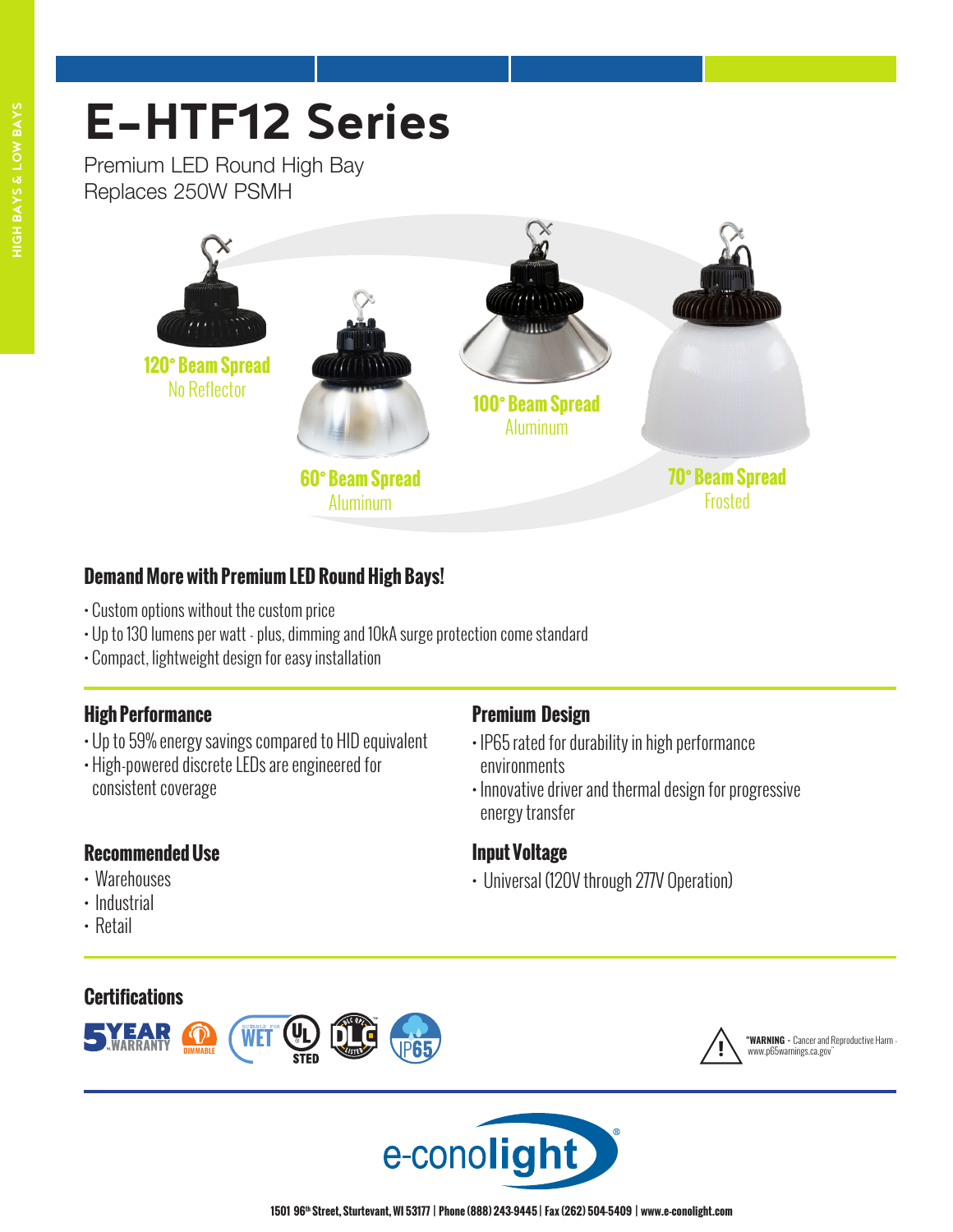#### **E-HTF12 Series**



| <b>DIMENSIONS</b>                         | .<br><b>WEIGHT</b> | .<br>HEIGHT   | <b>SPACING</b>      |  |
|-------------------------------------------|--------------------|---------------|---------------------|--|
| 6" H x 10-1/2" Dia (Light Engine)         | 8 lbs.             |               |                     |  |
| $6"$ H x 14" Dia $(60°)$ Aluminum         | $0.8$ lbs.         |               | 1 to 1-1/2 times    |  |
| $4$ " H x 16-1/2" Dia (100° Aluminum)     | $0.6$ lbs.         | 15 to 25 feet | the mounting height |  |
| $11$ " H x 16-1/4" Dia $(70°)$ Prismatic) | $2.0$ lbs.         |               |                     |  |

#### Fixture Specifications

| <b>HOUSING</b>                 | Forged aluminum heat sink with black anodized finish<br>Vertical fins for optimal thermal management |
|--------------------------------|------------------------------------------------------------------------------------------------------|
| <b>LENS</b><br><b>ASSEMBLY</b> | Clear glass lens over LEDs for protection and IP65 rating                                            |
| <b>MOUNTING</b>                | Pre-installed hook with locking bolt                                                                 |

#### Electrical Performance

| <b>OPERATING</b><br><b>RANGE</b>                                     | <b>LIFESPAN</b><br>$L_{n}$ AT 25°C (77°F) | <b>POWER</b><br><b>FACTOR</b> | <b>TOTAL HARMONIC</b><br><b>DISTORTION</b> | <b>DIMMABLE</b> |
|----------------------------------------------------------------------|-------------------------------------------|-------------------------------|--------------------------------------------|-----------------|
| $-20^{\circ}$ C ( $-4^{\circ}$ F) $-50^{\circ}$ C (122 $^{\circ}$ F) | Estimated<br>>100,000 Hours               | >0.9                          | $\langle 15\%$                             | $0-10V$         |
| <b>INPUT VOLTAGE</b>                                                 | <b>120V</b>                               | <b>208V</b>                   | <b>240V</b>                                | <b>277V</b>     |
| <b>Current Draw (Amps)</b>                                           | 0.86A                                     | 0.50A                         | 0.43A                                      | 0.37A           |

#### Warranty & Certifications

| NARRANTV       | UL LISTED     | DLC | <b>IP65</b> | <b>ENERGY STAR</b> |
|----------------|---------------|-----|-------------|--------------------|
| 5-Year Limited | Wet Locations | Yes | Yes         | $- - -$            |

Due to continuous product improvement, information in this document is subject to change. The UL logo is a registered trademark of UL LLC. The DLC QPL logo and the DLC QPL Premium logo are registered trademarks of Northeast Efficiency Partnerships, Inc.

Revision Date: 12/11/18

### **CORRELATED** COLOR TEMPERATURE (CCT)